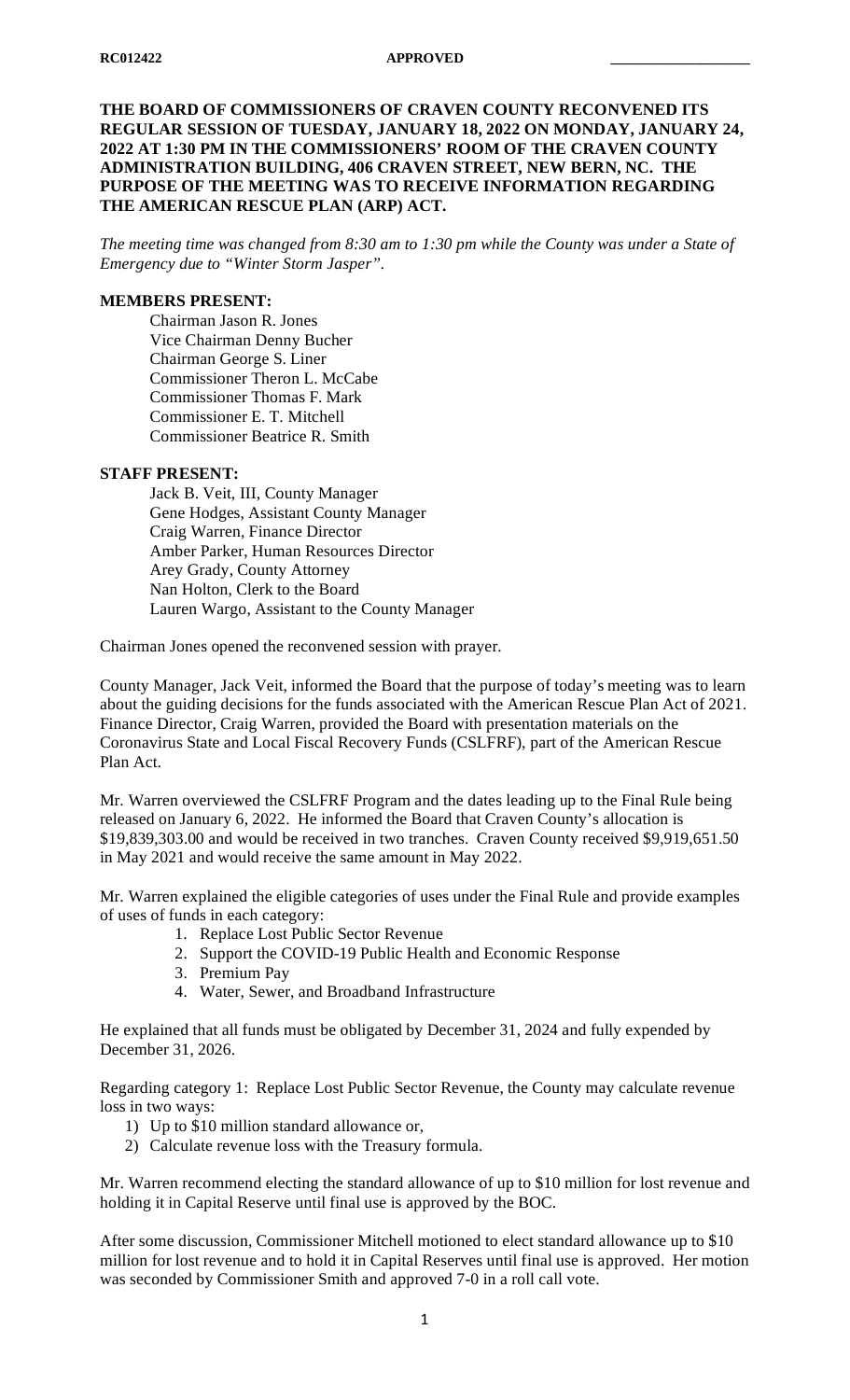Regarding category 2: Support the COVID-19 Public Health and Economic Response, Mr. Warren presented the Board with the option to use \$161,000.00 of the funds to purchase a full body scanner for the jail. In addition to scanning inmates during intake for any hidden items, it would also measure their body temperature to determine if sick upon booking.

Mr. Veit explained this process is to categorize the money, and while this one is more specific, the Board could revisit this at budget.

Commissioner Liner motioned to approve \$161,000.00 to be categorized in support of the Covid-19 public health and economic response. His motion was seconded by Commissioner Mitchell and approved in a 7-0 roll call vote.

Regarding category 3: Premium Pay for Essential Workers, Mr. Warren explained that local government is identified as an eligible sector with essential workers in critical infrastructure. He highlighted a proposal to use funds to provide premium pay for all eligible full-time and parttime County employees, indicating the specific program parameters are to be determined. In the example he presented, full-time employees would receive a one-time lump sum of \$3,500.00 and part-time \$500.00 for an estimated cost of \$2,875,000.00. He further broke that down, illustrating \$2,178,303.00 from CSLFRF/ARP Funds and \$696,697.00 from CRF/CARES Funds. He remarked this would come back as part of the budgeting process once the program details were determined.

Mr. Veit interjected that if the Board wanted something at budget time that didn't go towards the bottom line, this is it and it is not recurring. He also reminded them they have until 2026 to spend this.

At 1:51 pm Commissioner Mitchell departed the meeting.

After some discussion, Commissioner Mark motioned to support the premium pay program for all eligible full-time and part-time County employees; his motion was seconded by Commissioner Smith and approved in a 6-0 roll call vote.

Regarding category 4: Water, Sewer, and Broadband Infrastructure, Mr. Warren presented information on the Water Telemetry/SCADA Project which was created in response to damages during Hurricane Florence. He explained the need to replace existing phone line communication network with fiber optic to connect all the County water assets. He remarked that a portion of this project includes the relocation of existing fiber optic lines due to the I-42 Expansion Project. Mr. Warren indicated that after dealing with FEMA, they were only going to commit \$62,800.00 to this project. The estimated cost of this project is \$8 million, and his proposal illustrated \$7,500,000.00 coming from CSLFRF/ARP Funds, and \$437,200.00 from the Water Reserve Fund.

Mr. Veit stated that this is the most critical part of today's meeting. He reported that a large portion of the western part of the County was without significant water pressure earlier today; and this project has to happen one way or another.

Assistant County, Manager Gene Hodges, presented the Board with the NC general statutes which prohibit counties from engaging in broadband infrastructure. To reiterate exactly what the telemetry project is all about, using maps, he highlighted where fiber lines cross the river in the northwest sector of the County and the lack of ability to communicate to the water tank on Piney Neck Road. He explained this occurs in multiple other areas of the County.

Mr. Hodges then reported on the fiber assets along Hwy. 101 in the eastern part of the County and the lack of fiber capacity along Hwy. 70 leading into Havelock.

There was much discussion about the broadband issues and I-42 expansion creating the need to relocate fiber lines by 2023. Information Technology Director, Steve Bennett, reported that because of a study being done, physical assets have been identified at the southern end of the County. Mr. Hodges emphasized that because this is ARP money, this is not a broadband project, but a water telemetry project which encompasses fiber connections for communication purposes between the various water components.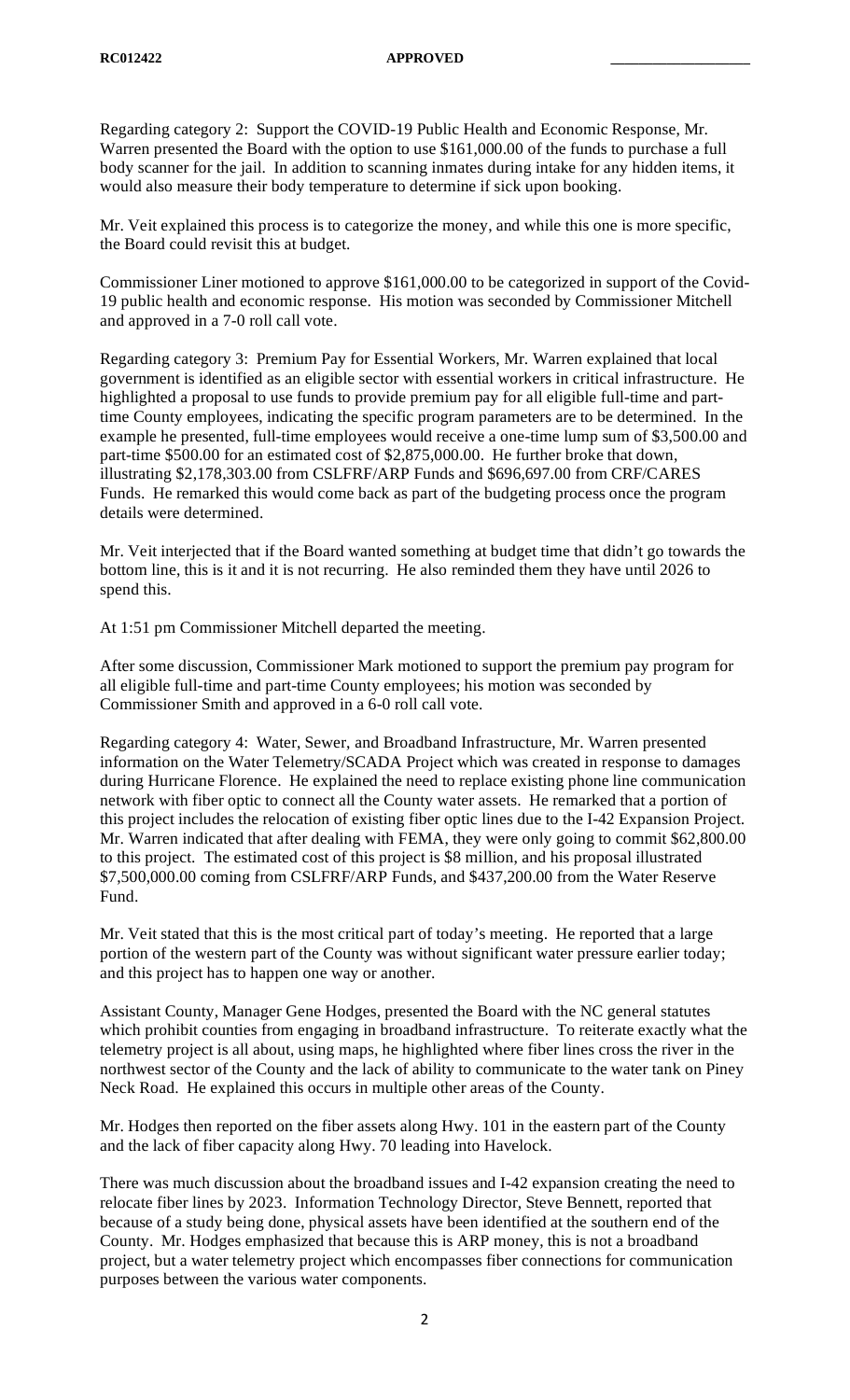Commissioner Liner motioned to approve the use of CSLFRF/ARP funds for the Water Telemetry/SCADA Project. His motion was seconded by Commissioner McCabe and approved in a 6-0 roll call vote.

Mr. Warren concluded by reviewing the key dates associated with the SLFRF Program:

- $\triangleright$  March 3, 2021 funds can only be used for costs incurred on or after
- $\triangleright$  January 31, 2022 first project and expenditure report due
- $\triangleright$  December 31, 2024 all funds must be obligated
- $\triangleright$  December 31, 2026 all funds must be expended

Mr. Warren then sought the Boards approval of the Project Ordinance and Budget Amendment related to the SLFRF Program.

Commissioner Smith motioned to approve the Grant Project Fund 242 Ordinance and the Budget Amendment in the amount of \$19,839,303.00. Her motion was seconded by Commissioner McCabe and approved in a 6-0 roll call vote.

#### **Coronavirus State and Local Fiscal Recovery Funds American Rescue Plan Act Grant Project Fund 242**

BE IT ORDAINED by the Board of Commissioners Craven County, North Carolina that, pursuant to Section 13.2 of Chapter 159 of the General Statutes of North Carolina, the following grant project ordinance is hereby adopted:

**Section 1:** This ordinance is to establish a budget for a project to be funded by the Coronavirus State and Local Fiscal Recovery Funds of H.R. 1319 American Rescue Plan Act of 2021 (CSLRF). Craven County's total allocation is \$19,839,303.00. These funds may be used for the following categories of expenditures, to the extent authorized by state law.

- 1. Support public health expenditures, by funding COVID-19 mitigation efforts, medical expenses, behavioral healthcare, and certain public health and safety staff;
- 2. Address negative economic impacts caused by the public health emergency, including economic harms to workers, households, small businesses, impacted industries, and the public sector;
- 3. Replace lost public sector revenue, using this funding to provide government services to the extent of the reduction in revenue experienced due to the pandemic;
- 4. Provide premium pay for essential workers, offering additional support to those who have borne and will bear the greatest health risks because of their service in critical infrastructure sectors; and,
- 5. Invest in water, sewer, and broadband infrastructure, making necessary investments to improve access to clean drinking water, support vital wastewater and stormwater infrastructure, and to expand access to broadband internet.

**Section 2:** The following amounts are appropriated for the project and authorized for expenditure.

| Lost Revenue: Standard Allowance                    | \$10,000,000.00 |
|-----------------------------------------------------|-----------------|
| Public Health Response: Full Body Scanner           | \$161,000.00    |
| Premium Pay: Essential County Employees             | \$2,178,303.00  |
| Water Infrastructure: Water Telemetry/SCADA Project | \$7,500,000.00  |

**Section 3:** The following revenues are anticipated to be available to complete the project:

CSLRF Funds \$19,839,303.00

**Section 4:** The Finance Officer is hereby directed to maintain sufficient specific detailed accounting records to satisfy the requirements of the grantor agency and the grant agreements.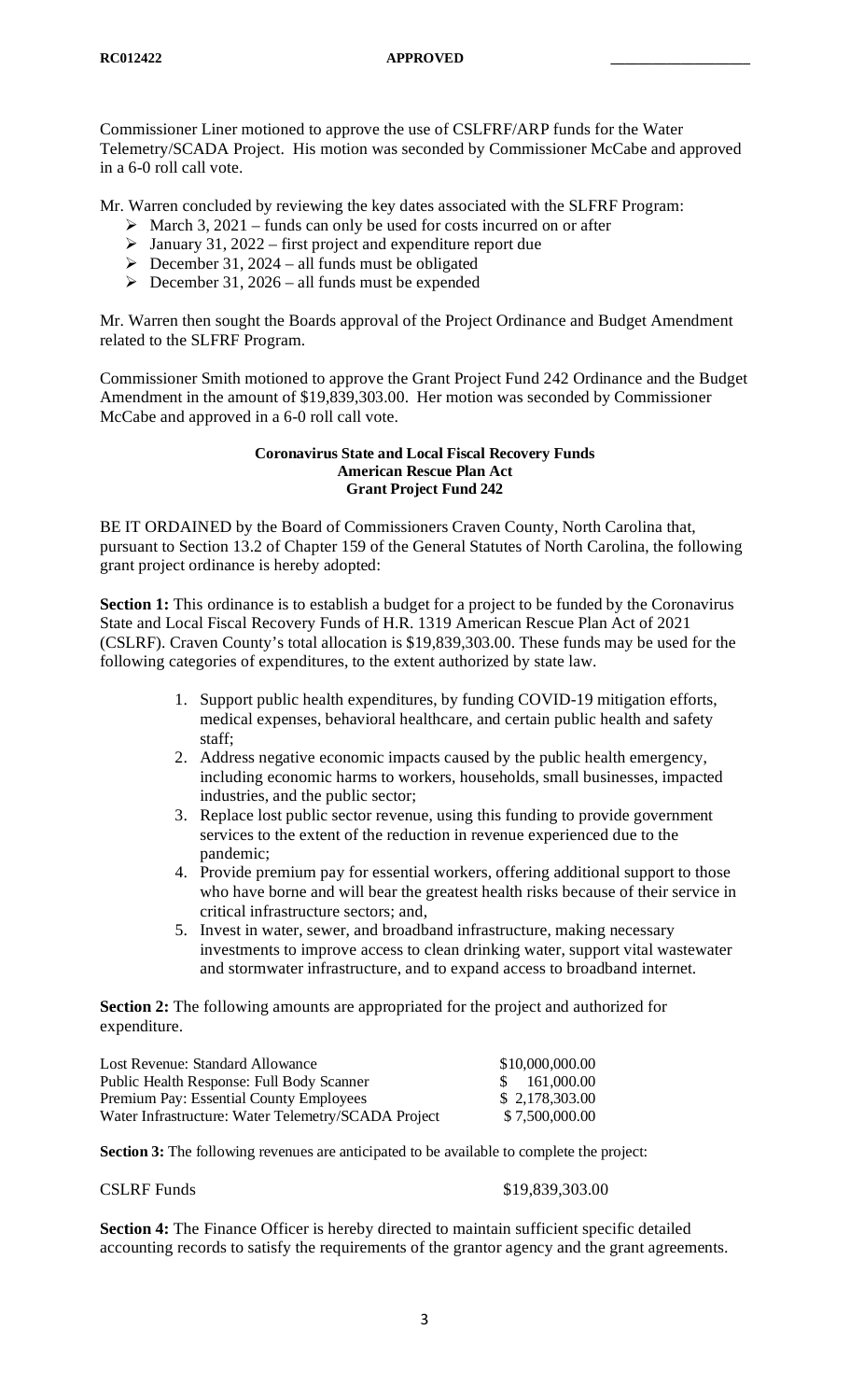**Section 6:** Copies of this grant project ordinance shall be furnished to the Assistant Finance Director, the Finance Officer and to the Clerk to the Board of Commissioners.

**Section 7:** This grant project ordinance expires on December 31, 2026, or when all the CSLRF funds have been obligated and expended by the county, whichever occurs sooner.

Adopted this 24<sup>th</sup> day of January, 2022.

### *Non – Departmental*

| <b>REVENUES</b>                       | <b>AMOUNT</b>   | <b>EXPENDITURES</b>                          | <b>AMOUNT</b>   |
|---------------------------------------|-----------------|----------------------------------------------|-----------------|
| 2420000-33125<br>American Rescue Plan | \$19,839,303.00 | 2420000-47010<br><b>Program Expenditures</b> | \$19,839,303.00 |
| <b>TOTAL</b>                          | \$19,839,303.00 | <b>TOTAL</b>                                 | \$19,839,303.00 |

Mr. Warren reminded the Board that they would still need to approve the required SLFRF Program policies at a future date, as well as approve all bids, purchases, contracts and related budget amendments for each proposal as this plan is implemented over the next few years.

## **COMMISSIONERS' REPORTS**

*Commissioner Mark* reported at a recent precinct meeting, someone inquired about the vaccine mandate resolution that a citizen presented to the Board at an earlier meeting and inquired the status. It was determined that Staff would review existing resolutions and create a draft for the Board to review prior to their February 21, 2022, meeting.

Commissioner Mark also requested Staff to research and provide a cost estimate for IPADS as a substitute for paper agendas.

*Commissioner Smith* had nothing to report.

*Commissioner McCabe* inquired for funds to replace the flooring at the Harlowe Community Center, as their elections are held there, and the floors are unsafe.

Mr. Veit commented on having received quotes in June 2021 and indicated he would bring it back to the February 21<sup>st</sup> work session for further discussion. Mr. Veit also responded to an inquiry from Commissioner McCabe regarding broadband capacity in his District, explaining that the vendors could not make the numbers work based on the distances and the density.

*Commissioner Liner* had nothing to report.

*Commissioner Bucher* had nothing to report.

*Commissioner Jones* referenced meeting with Commissioner Bucher and Mr. Veit about appointments. He sought the Boards consensus to create an inactive list of Boards and Committees that have had vacancies for 6 months or longer. Any applications submitted would return that Board or Committee to the active list for review. Commissioner Mark motioned to adopt this practice, seconded by Commissioner Liner and approved unanimously.

In addition, he recommended pulling Craven County Clean Sweep as Mr. Veit is working with staff and will bring this back at budget time. All were in consensus.

At this time, topics to be discussed at the February 21<sup>st</sup> work session, following the Board of Commissioner's Regular Session were brought up. Commissioner Jones indicated the need to review their By-Laws and discuss changing the time of their evening meeting from 7:00 pm to 6:00 pm. Mr. Veit referenced new legislation that affects sitting on non-profit boards and voting on budget related items. There was discussion on inviting local legislators to meet on this topic. It was requested the Mr. Veit organize an opportunity to meeting with Congressman Murphy.